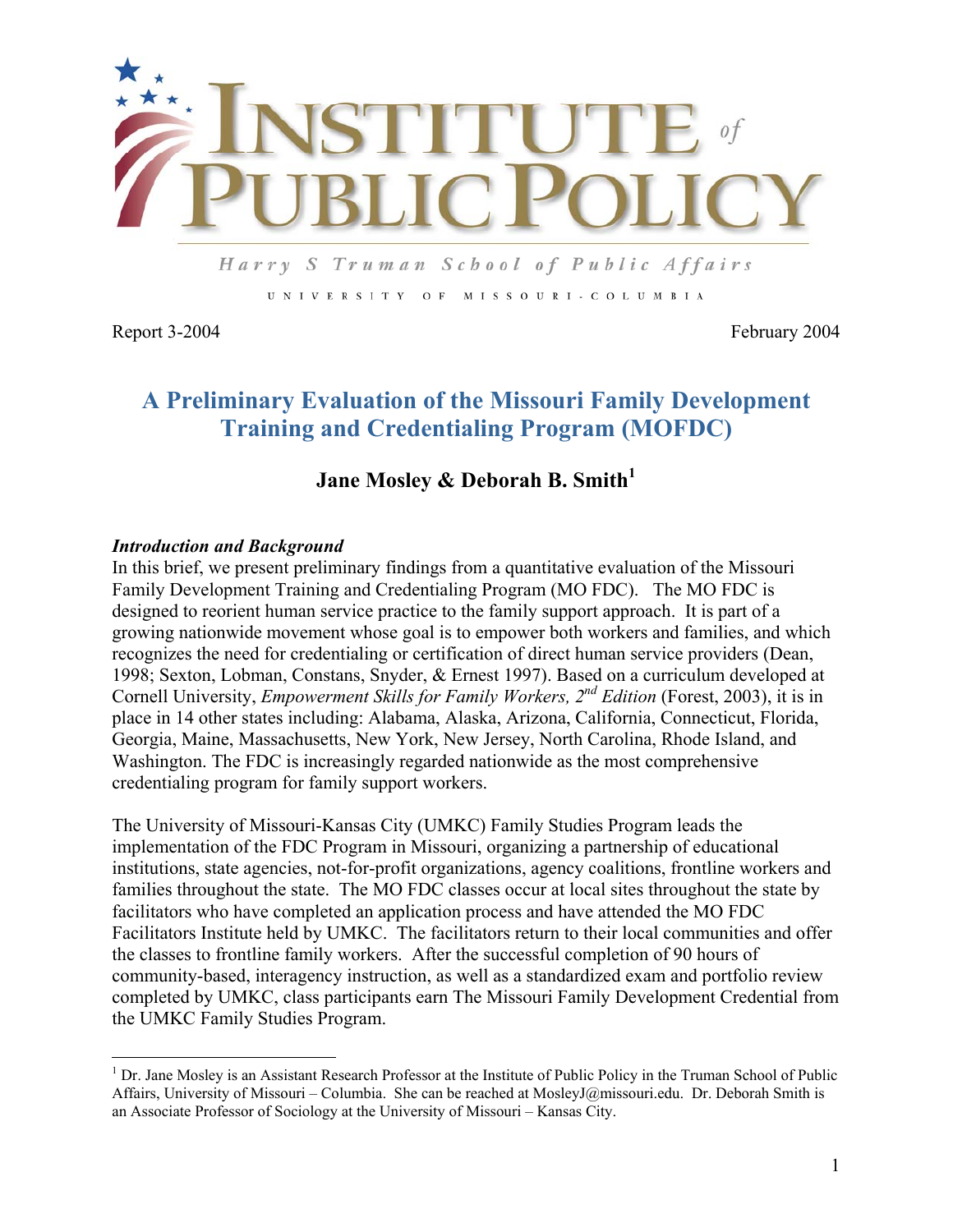While at least 15 states offer the FDC Program, to our knowledge there have been qualitative evaluations of only two: the New York and Missouri Programs. The NYS FDC Program evaluation (Crane, 1999 & 2000) found workers who completed the FDC report: (1) increased self-esteem, confidence, and assertiveness in helping families as well as in setting their own goals for higher education and career path; (2) improved communication and relationship skills in professional lives with families and co-workers, as well as in their personal lives; and (3) increased knowledge and use of empowerment-based family support skills in working with families. Supervisors of these workers reported higher staff morale and lower turnover.

Results from a small focus group of Missouri FDC recipients support the findings of the NYS qualitative evaluation by attributing to the FDC training program: (1) a new ability to take care of themselves, avoid burnout, and to set limits with clients; (2) being more organized and focused in their work; (3) an increased skill in communication with clients, coworkers and supervisors; and (4) a new feeling of respect from coworkers, supervisors, and colleagues that followed the receipt of the MO Family Development Credential (McCarthy & Smith 2003).

While these results are informative, the number of respondents studied was very small. Larger sample sizes are needed to better understand any effects of the program. To our knowledge, there has been no prior quantitative evaluation of this program in any state. Here we present preliminary results from the state of Missouri.

### *Sample and Methods*

During 2002 and 2003, survey data were collected prior to the beginning the FDC classes from 48 FDC participants. After the completion of the class, which varied from six to nine months, we gathered post-training data from the same individuals. We received post-training information from 39 FDC (81% response rate) participants. Additionally, we collected identical information from a comparison group of front line family workers not enrolled in the FDC program. Members of the comparison group (n=53) completed pre-test surveys, and 39 (74%) completed the post-test instrument. Information from this group is critical since any findings of change in the treatment group could be attributed to numerous external factors, such as the changing economy and state fiscal crisis occurring as we collected data. By having the comparison group, who also faced many of the same challenges, we can better isolate any findings from the FDC program itself.

Data examined in this brief come from respondents in St. Louis, Kansas City, Hannibal, Moberly, Springfield and West Plains, and Washington County. Thus, numerous areas of the state are represented and we have information from both large metropolitan areas as well as much smaller communities.

The written survey instrument took approximately 15 minutes to complete. The variables of interest represent topics found to be important to the well-being of frontline family workers in the prior FDC evaluations and other studies exploring the job experiences of human service workers.

Turnover is a huge issue for frontline workers; the average cost of replacing one \$8.00/hour frontline worker is \$5,500 (Sasha Corporation, 2003). It is of particular concern for frontline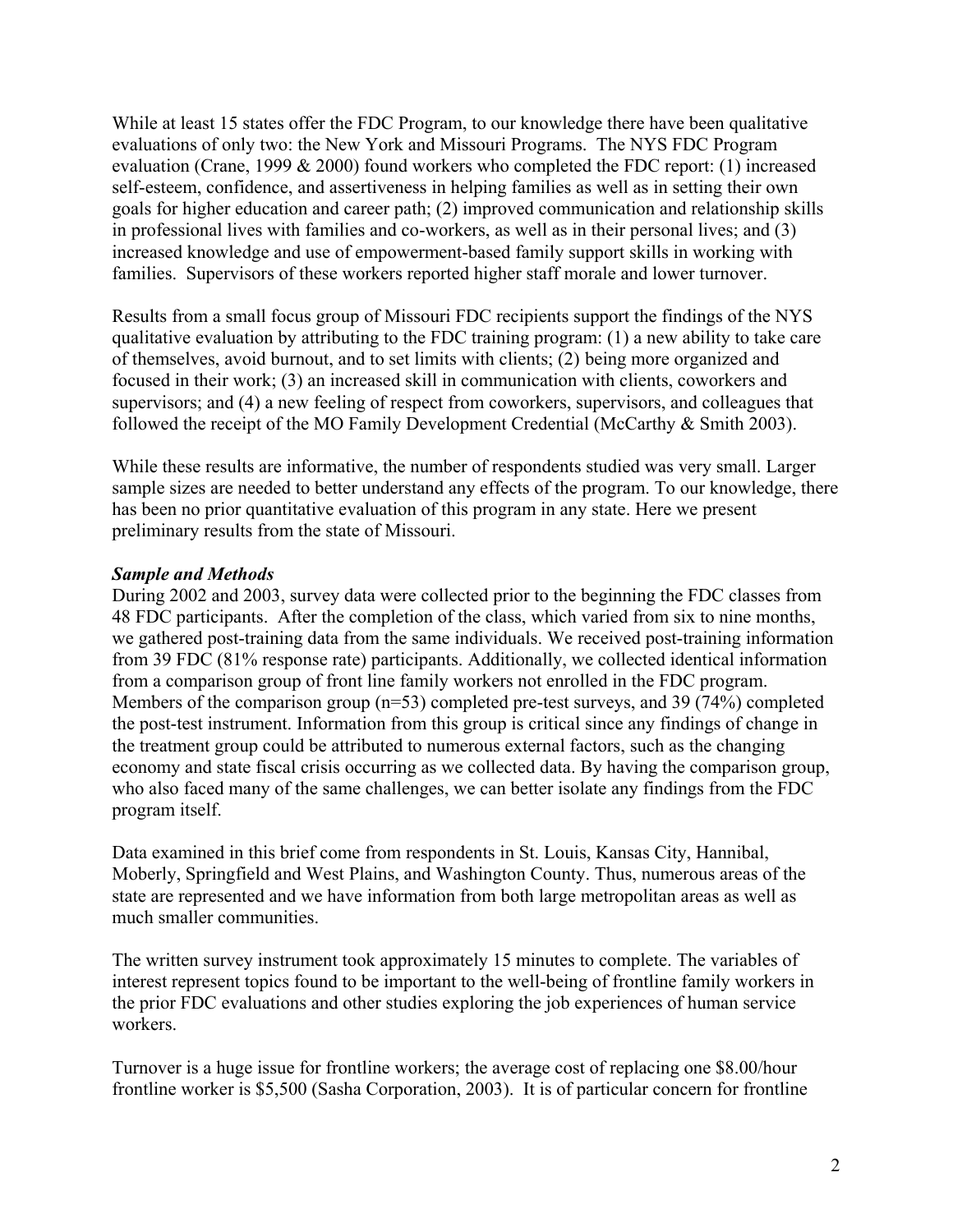human service workers as continuity of care for the families and individuals seeking help is critical for the best assistance possible. Thus, we ascertain whether an individual has the same job post-test as at the time of the pre-test.

We also collected information relating to global self-esteem (Rosenberg, 1965), and self-mastery (Pearlin & Schooler, 1978), as well as job related attitudes, such as professional self-esteem, and satisfaction with work conditions. Additionally, information relating to overall job satisfaction, and how the worker views her or his job relative to other jobs was also determined from the survey.

Finally, basic demographic data, such as age, marital status, education, income, and time in current job and current field was also collected.

### *Results*

Table 1 describes the respondents and notes any key differences between the treatment and comparison groups. Overall all, respondents had a mean age of almost 44 and had substantial (11) years of experience, particularly in their field, if not in the current job. This may be in contrast to FDC participants enrolled in other state programs. Respondents were also asked to rate their job, relative to an "average job" which rated a 100 (Table 2). Participants in the FDC program rated their jobs much higher than those in the comparison group at Time 1. However, there were no significant differences between the groups on hours worked, years in field, years in job, job ratings, job flexibility, age, or marital status.

There appear to be some differences among the two groups, which could affect outcomes. First, those in the treatment group are slightly less likely to be employed by a government agency, although the percent employed by nonprofits is similar. Although FDC participants are more likely to be high school graduates, a smaller percentage have at least a college degree, relative to the comparison group. Thus, 96 percent of those in the treatment group had completed high school, relative to only 90 percent in the comparison group. However, just over 64 percent of those in the treatment group had a college degree or some graduate school, compared to almost 78 percent of those in the comparison group. Income also varied between the groups, with those in the comparison group reporting a higher mean income although the difference was not significant.

### *Outcomes*

In order to understand the effects of the program, we assessed whether there were differences between the groups on change from Time 1 to Time 2 in the following outcomes: global selfesteem, mastery, job satisfaction, and worker turnover.

Because of the many pre-test differences between the groups, we chose to estimate a series of multivariate regression models predicting change in the various domains. In each of these models, we controlled for age of the respondent, education level, time in current job, job rating,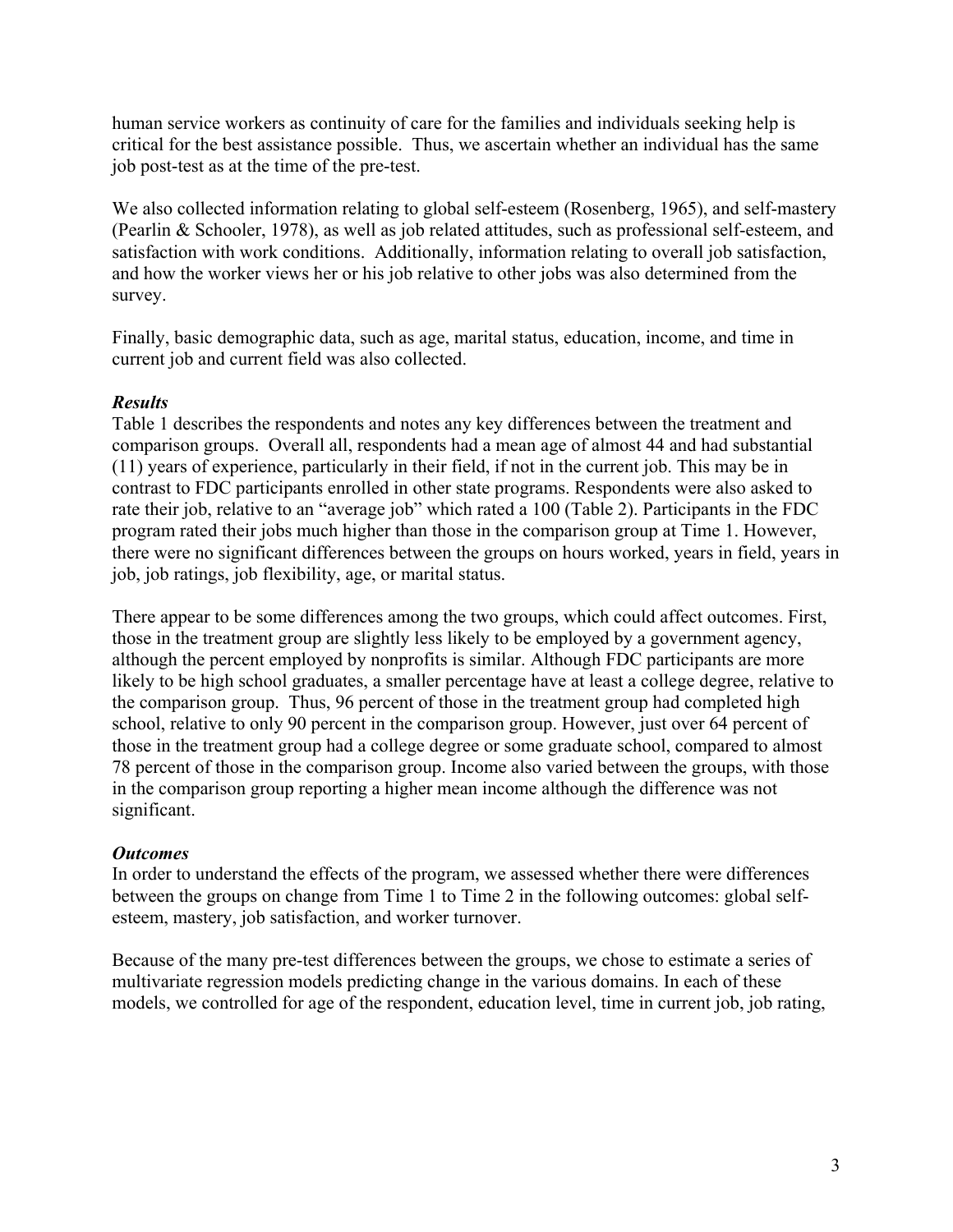reported job flexibility, hours worked per week and marital status<sup>2</sup>. Additionally, we included a dummy variable noting the treatment or comparison group.

We found significant differences for two of the outcomes examined. Specifically, participants in the FDC program were significantly more likely to report a greater increase in global self-esteem as well as greater increase in overall sense of mastery.

We did not find any significant differences related to either job turnover or job satisfaction between the two groups. For the former, greater time is likely needed to truly assess the important issues of job stability and turnover.

Although these results are early, and limited to two cohorts of classes in Missouri, the findings are promising. Data collection is ongoing and we look forward to increasing our sample size as more participants complete the MO FDC Program. We are encouraged that this study contributes to overall research and literature about empowerment-based family support work.

#### *References*

 $\overline{a}$ 

- Adams, G. A. (1999). Career-related variables and planned retirement age: An extension of Beehr's model. *Journal of Vocational Behavior, 55,* 221-235.
- Cochran, M. & Dean, C. (1991). Home-school relations and the empowerment process. *Elementary School Journal, 91,* 261-269.
- Crane, B. (1999). Outcomes of NYS Family Development Training and Credentialing Program (FDC). Ithaca, NY: Cornell University.
- Crane, B. (2000). *Building a theory of change and a logic model for an empowerment-based family support training and credentialing program*. Unpublished doctoral dissertation, Cornell University.
- Dean, C. (1998). Credentialing caregivers. In *Families Matter Working Papers for the Harvard Family Research Project* (pp. 25). Cambridge, MA: Harvard University.
- Forest, C. (2003). *Empowerment skills for family workers*. Ithaca, NY: Cornell University, Family Development Press.
- Maslach, C., Jackson, S. & Leiter, M. (1996). *Maslach Burnout Inventory*. Palo Alto, CA: Consulting Psychologists Press.
- McCarthy, M. & Smith, D. B. (2003). Missouri Family Development Training and Credentialing Program (MO FDC) evaluation: Findings from focus group participants. In *Strengthening and Building Partnership for Workforce Development Conference*. Orlando, FL: Mississippi State University Southern Rural Development Center.
- Pearlin, L. I., & Schooler, C. (1978). The structure of coping. *Journal of Health and Social Behavior*, *19,* 2-21.
- Rosenberg, M. (1965). *Society and the adolescent self-image*. Princeton, NJ: Princeton University Press.

 $2^2$  We had originally included income in the model. However, many respondents did not answer this question, and it significantly lowers the number of respondents in the model. Additionally, results were similar with and without this variable included.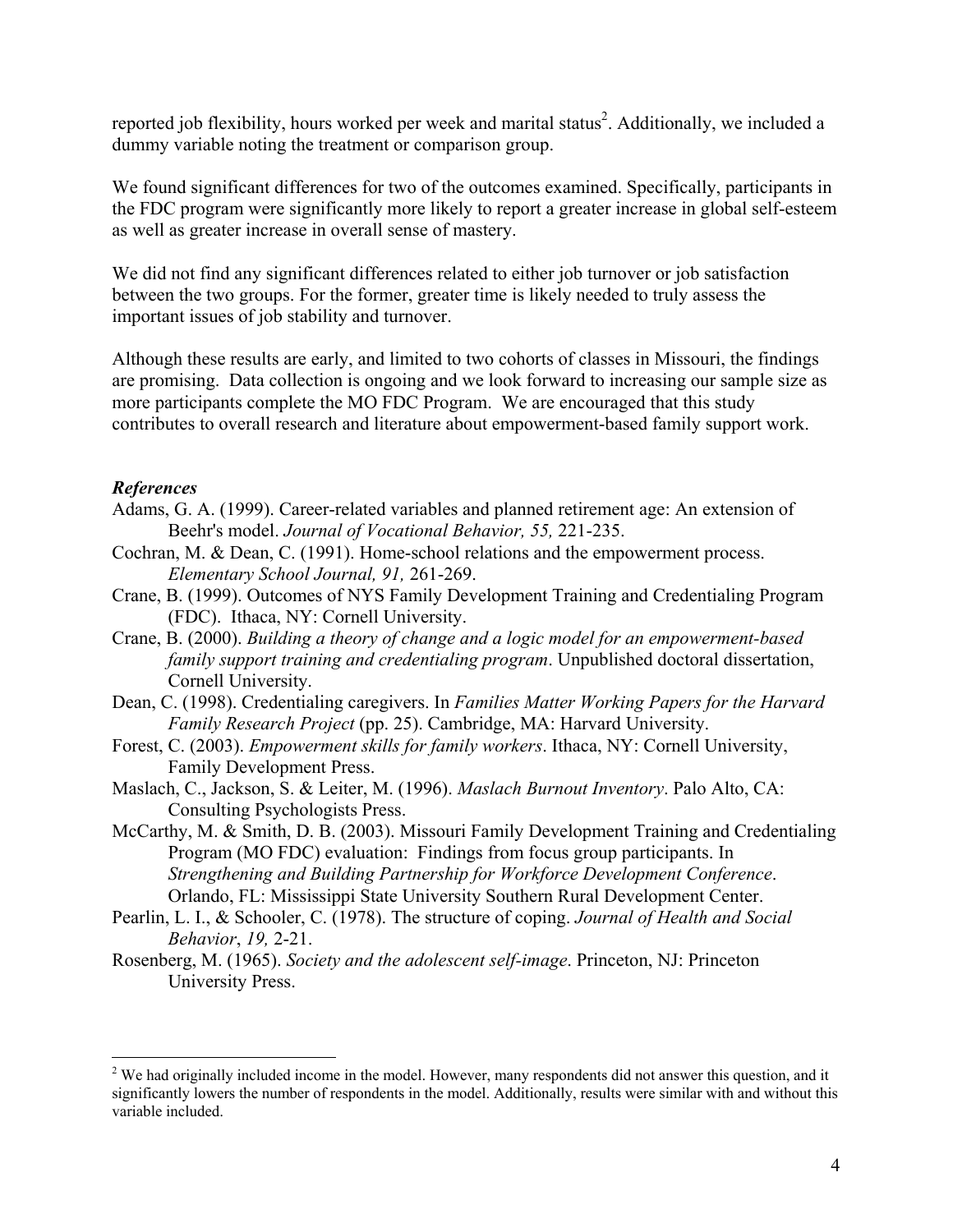- Sasha Corporation. 2003. How much does it cost to lose a front line worker? Average cost for 10 independent studies. Retrieved October 1, 2003, from http://www.sashacorp.com/turncost.html.
- Sexton, D., Lobman, M., Constans, T., Snyder, P. & Ernest, J. (1997). Early interventionists' perspectives of multicultural practices with African-American families. *Exceptional Children, 63,* 313-328.
- Shapiro, J. P., Burkey, W. M., Dorman, R. L., & Welker, C. J. (1996). Job satisfaction and burnout in child abuse professionals: Measure development, factor analysis, and job characteristics. *Journal of Child Sexual Abuse, 5,* 21-38.
- Zunz, S. (1998). Resiliency and burnout: Protective factors for human service managers. *Administration in Social Work, 22,* 36-54.

Table 1

|                        | <b>Treatment Group</b> |                                      | Comparison Group          |                          |
|------------------------|------------------------|--------------------------------------|---------------------------|--------------------------|
| Key Variable           | Percent of             | Number of<br>Respondents Respondents | Percent of<br>Respondents | Number of<br>Respondents |
| Place of Employment    |                        |                                      |                           |                          |
| Government             | 33.0%                  | 16                                   | 44.0%                     | 23                       |
| Non profit             | 54.0%                  | 26                                   | 54.0%                     | 29                       |
| For profit             | $4.0\%$                | $\overline{2}$                       | $2.0\%$                   | $\mathbf{1}$             |
| Other                  | 8.0%                   | $\overline{4}$                       | $0.0\%$                   | $\theta$                 |
| Totals                 | 99.0%                  | 48                                   | 100.0%                    | 53                       |
| <b>Education Level</b> |                        |                                      |                           |                          |
| High school graduate   | 4.2%                   | $\overline{2}$                       | $9.6\%$                   | 5                        |
| Some college           | 31.3%                  | 15                                   | 13.5%                     | 7                        |
| College graduate       | 33.3%                  | 16                                   | 46.2%                     | 24                       |
| Post college           | 31.2%                  | 15                                   | 30.7%                     | 16                       |
| Totals                 | 100.0%                 | 48                                   | 100%                      | 52                       |

Descriptive Information on Employment and Educational Outcomes